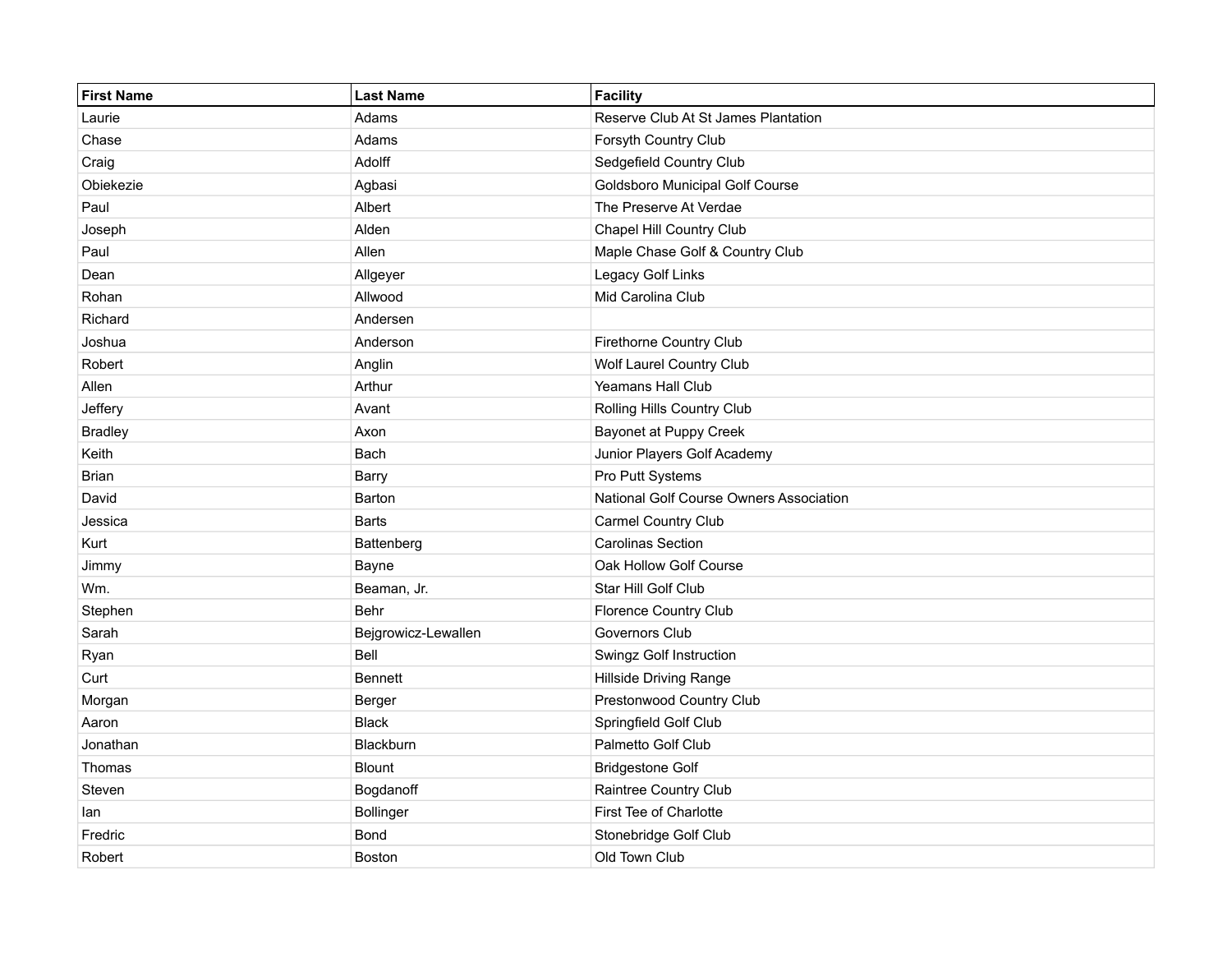| <b>First Name</b> | <b>Last Name</b> | Facility                                          |
|-------------------|------------------|---------------------------------------------------|
| Adam              | <b>Bowles</b>    | Bald Mountain Golf Course At Rumbling Bald Resort |
| Leonard           | Boyette          |                                                   |
| Benjamin          | Boyter           | Sea Pines Resort, The                             |
| Marc              | <b>Brady</b>     | Links O'Tryon                                     |
| <b>Rick</b>       | Brannon          |                                                   |
| Zachary           | <b>Braswell</b>  | Greensboro Country Club Farm Course               |
| Richard           | <b>Brewer</b>    |                                                   |
| Benjamin          | <b>Bridgers</b>  | Pinehurst CC No. 1-5                              |
| Dale              | <b>Briggs</b>    | Knollwood Fairways                                |
| Kevin             | <b>Britt</b>     | Carolina Country Club, The (SC)                   |
| <b>Rick</b>       | Bronson          |                                                   |
| Bob               | <b>Brooks</b>    | Gillespie Golf Course                             |
| Kenneth J.        | <b>Brooks</b>    |                                                   |
| Jim               | Brotherton       | High Point CC - Willow Creek                      |
| Michael           | Brown            | <b>Green River Country Club</b>                   |
| Heather           | Brown            | Appalachian State University                      |
| Richard           | Brown            | River Oaks Golf Club                              |
| George            | Bryan            | George Bryan Golf Academy                         |
| Andrew            | <b>Bryce</b>     | Peter Millar                                      |
| Darrell           | Buhrman          | Champion Hills Club                               |
| <b>Brian</b>      | Burgwyn          | Prestonwood Country Club                          |
| Charles           | <b>Butler</b>    | George Bryan Golf Academy                         |
| Christopher       | <b>Byrd</b>      | Cape Fear Country Club                            |
| Robert            | <b>Byrnes</b>    | Hope Valley Country Club                          |
| James             | Calhoun          | Heritage Charity Auctions & Awards                |
| Chad              | Campbell         | Country Club of Salisbury                         |
| Linda             | Campbell         | The Peninsula Club                                |
| Todd              | Camplin          | <b>Colony Partners</b>                            |
| Tom               | Cannarozzo       | Tega Cay Golf Club                                |
| Kristopher        | Cappuzzo         | Raintree Country Club                             |
| Paul              | Carlson          | River Hills Golf & Country Club                   |
| Johnny            | Carroll          | <b>Blair Park Golf Course</b>                     |
| Guy               | Carroll          | Salem Glen Golf & Country Club                    |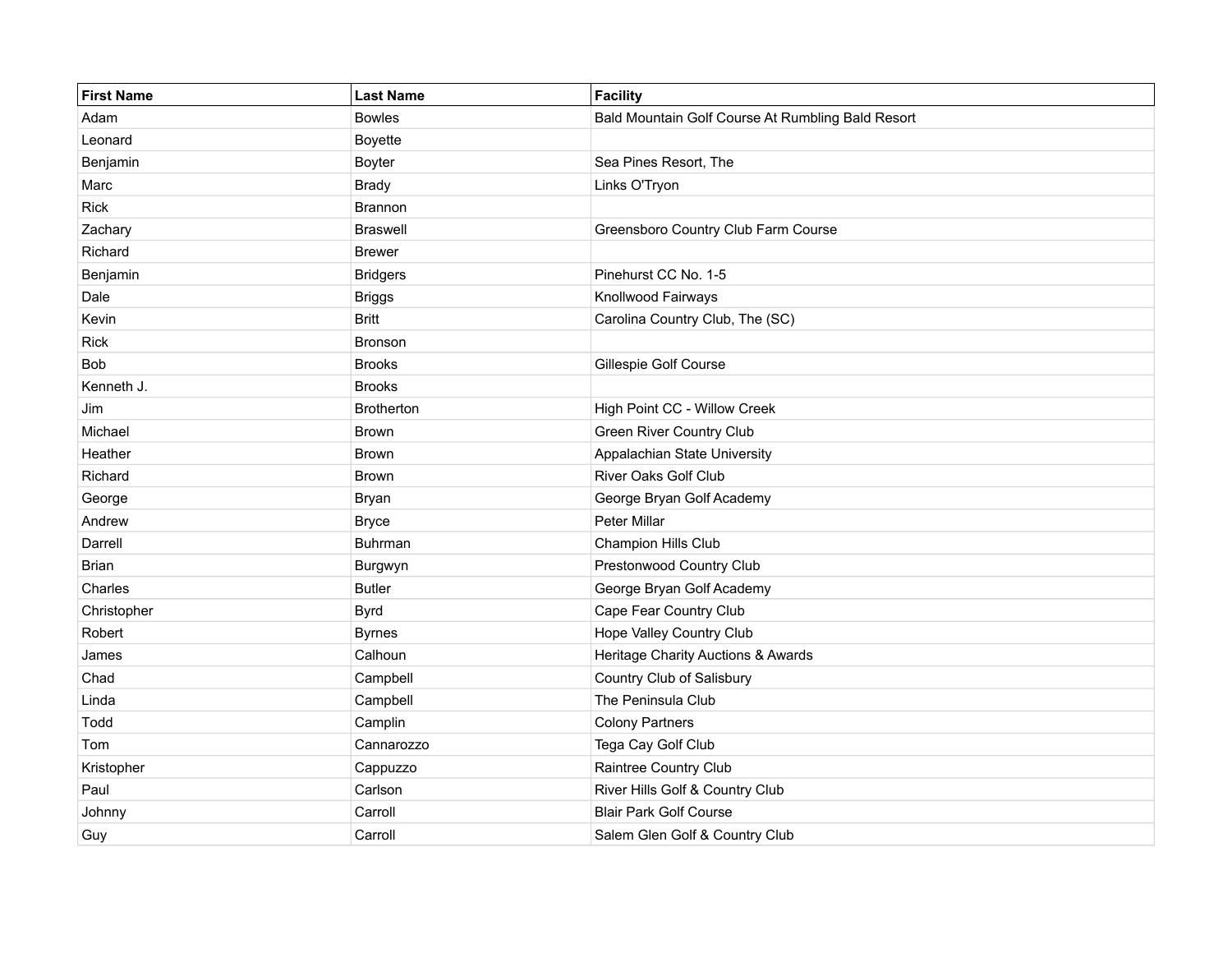| <b>First Name</b> | <b>Last Name</b> | Facility                                        |
|-------------------|------------------|-------------------------------------------------|
| Charles           | Carswell         | Lake Junaluska Golf Course                      |
| Michael           | Casto            | Fort Jackson Golf Club                          |
| <b>Blake</b>      | Cathey           | Koosa Golf - Lexington                          |
| Benjamin          | Cauble           | Carmel Country Club                             |
| Allen             | Chandler         | <b>Highlands Falls CC</b>                       |
| Jason             | Cherry           | CC of Landfall/Nicklaus Course                  |
| Mike              | Childress        |                                                 |
| Alexander         | Clark            | Eagle Point Golf Club                           |
| W.                | Clayton          | <b>Brad Clayton's PuzzleDuck Golf</b>           |
| Donald            | Clement          | Reserve Golf Club, The                          |
| Casey             | Cline            | Bermuda Run Country Club                        |
| Maury             | Clodfelter       | Cedarwood Country Club                          |
| Trevor            | Coghlin          | Mountain Air Country Club                       |
| Preston           | Cole             | <b>Quail Hollow Club</b>                        |
| David             | Colyn            | <b>Meadowlands Golf Club</b>                    |
| Steven            | Conley           | Methodist University Golf Club                  |
| Jonathan          | Cooley           | Oakley Inc                                      |
| Jeffrey           | Cowell           | Longleaf Golf & Family Club                     |
| Marion            | Crain            | Linville Golf Club                              |
| Christopher       | Cravotta         | The Peninsula Club                              |
| Adam              | Crawford         | <b>Guilford College</b>                         |
| Paige             | Cribb            | Coastal Carolina University PGA Golf Management |
| Jeff              | Crittenden       | <b>Critter Power Golf</b>                       |
| Jordan            | Crouse           | Bermuda Run Country Club                        |
| Wayne             | Crowe            | Sequoyah National Golf Club                     |
| <b>Bradley</b>    | Crumling         | Founders Group                                  |
| Stephen           | Cryan            | Longleaf Golf & Family Club                     |
| Christopher       | Cullison         |                                                 |
| Allen             | Dacus            | Rolling Green Golf Club                         |
| Thomas            | Dale             | Linville Golf Club                              |
| Matthew           | Daly             | Founders Group                                  |
| M. Scott          | Dampier          | Kernersville Golf Center                        |
| Scott             | Davenport        | Quail Hollow Club                               |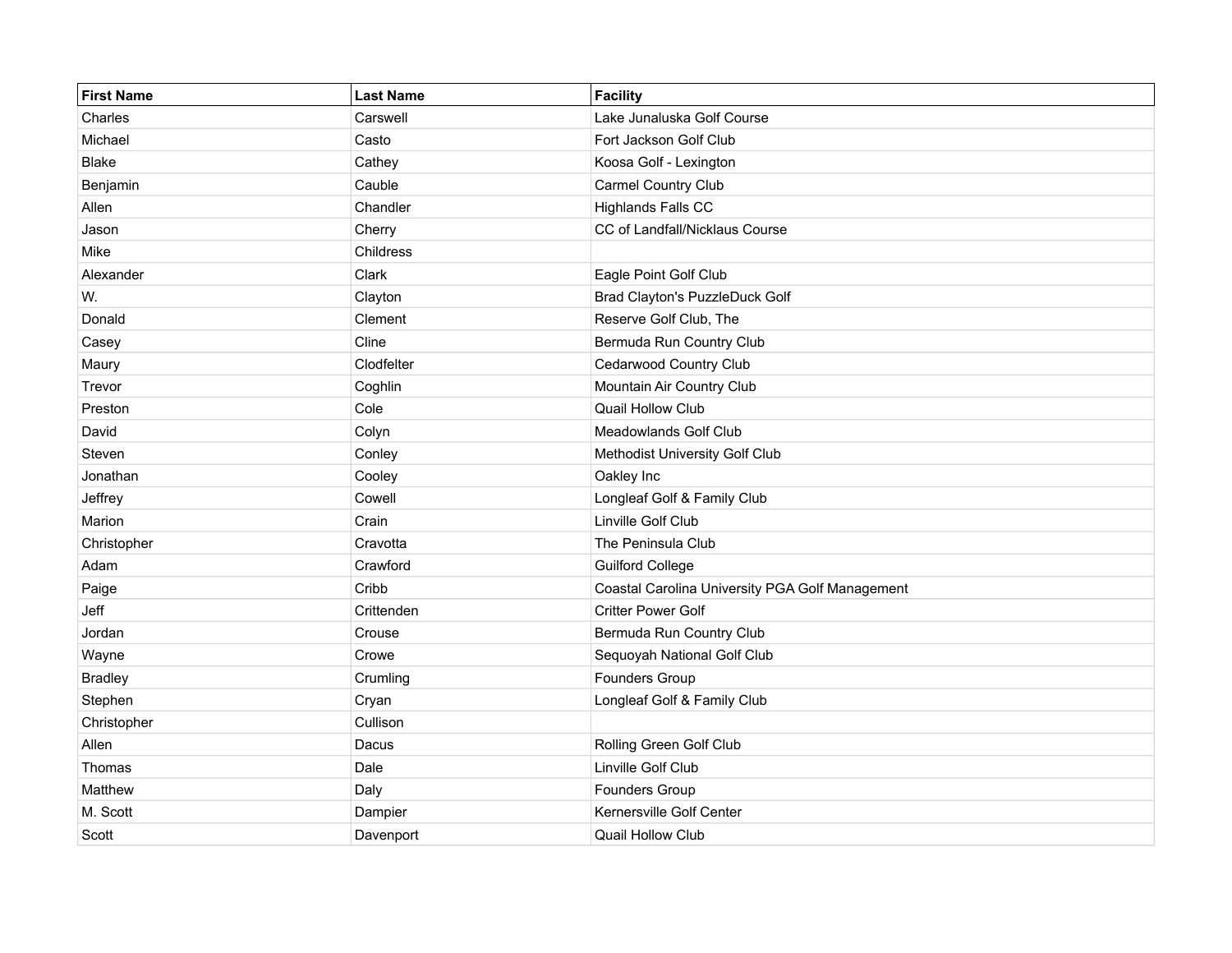| <b>First Name</b> | <b>Last Name</b> | Facility                                     |
|-------------------|------------------|----------------------------------------------|
| Mark              | Davis            | Red Bridge Golf and Country Club             |
| Christian         | Davis            | Peter Millar                                 |
| Timothy           | DeJarlais        | Swing Catalyst                               |
| Luis              | <b>DeJesus</b>   | Raintree Country Club                        |
| Richard           | <b>Delfs</b>     | Heritage Golf Club                           |
| Joseph            | DeMaio           | Members Club At Grande Dunes, The            |
| Matthew           | Denesha          | Wildcat Cliffs Country Club                  |
| Davis             | DeRosa           |                                              |
| Champ             | Detamore         |                                              |
| Matthew           | Dickelman        |                                              |
| Samuel            | <b>Dickens</b>   | <b>Wakefield Plantation</b>                  |
| Kody              | Dickerson        | Eagle Point Golf Club                        |
| Daniel            | Donahue          |                                              |
| Bobby             | Donnellan        | Crowfield Golf Club                          |
| David             | Donovan          | Wilmington Municipal GC                      |
| Jeff              | Dotson           | Country Club of North Carolina               |
| Robert            | Downs            | Sea Pines Plantation Golf Club               |
| Ryan              | Duckworth        | Mid Pines Inn & Golf Club                    |
| Scott             | Duerscherl       | Indian Valley Golf Course                    |
| Lee               | Duncan           | The Sound Golf Links at Albemarle Plantation |
| Peter             | Dunham           | <b>RiverTowne Country Club</b>               |
| Gregory           | Dunn             | Golf Galaxy - North Charlotte                |
| Charles           | Durham           | <b>Highlands Country Club</b>                |
| <b>Brandon</b>    | Earl             | A Better Way To Golf, LLC                    |
| Robert            | Early            |                                              |
| William           | Eatmon           | Morehead City Country Club                   |
| Timothy           | Eckstein         | Furman University Golf Club                  |
| John              | Edwards          | The Golf Critique                            |
| William           | Eissele          | King's Grant Golf & Country Club             |
| Michael           | Elder            | Forest Oaks Country Club                     |
| Jeremy            | Elliott          | Mooresville Golf Course                      |
| Leslie            | Elmore           | Providence Country Club                      |
| William           | English          |                                              |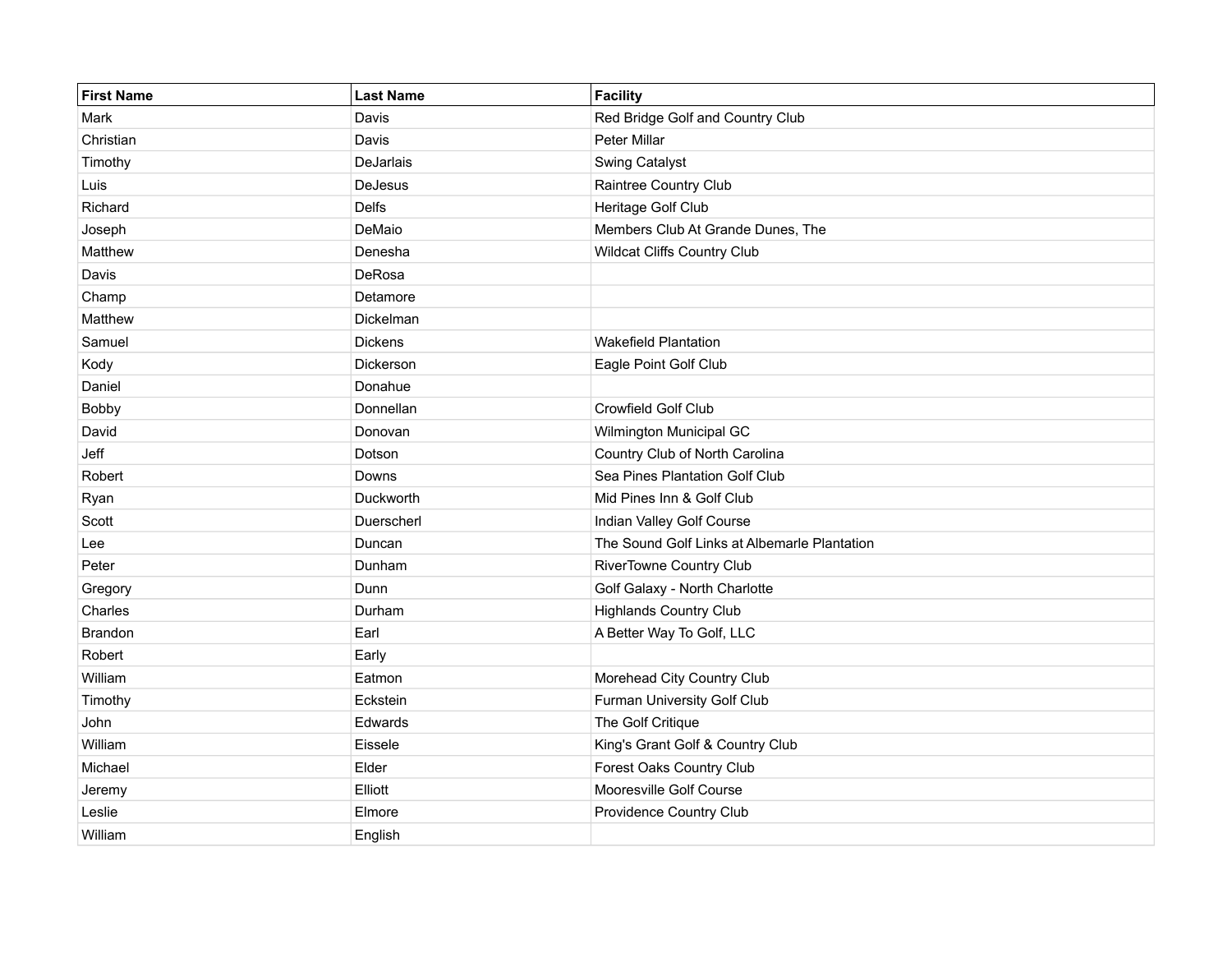| <b>First Name</b> | <b>Last Name</b> | Facility                                  |
|-------------------|------------------|-------------------------------------------|
| Alfred            | Ernstes          | The Pearl                                 |
| Boyd              | Everling         | The Divide Golf Club                      |
| <b>Brian</b>      | Fahey            | <b>LPGA</b>                               |
| John              | Faidley          | The Club At Longview                      |
| James             | Fashimpaur       | Lexington Golf Club                       |
| Alan              | Ferebee          | New Bern Golf & Country Club              |
| Richard           | Ferguson         | Kiawah Island Golf Resort / Osprey Point  |
| Brian             | Ferguson         | Edwin Watts Golf Shop                     |
| Joe               | Ferguson         | <b>Brushy Mountain Golf Course</b>        |
| Lewis             | Ferguson         |                                           |
| Eric              | Ferguson         | Sedgefield Country Club                   |
| James             | Ferree           | Sound of Freedom Golf Course              |
| Gregory           | Fickler          | Oakley Golf                               |
| John              | Fields           | <b>Charlotte Country Club</b>             |
| Joseph            | Finemore         | Croasdaile Country Club                   |
| George            | Fisher           |                                           |
| <b>Barry</b>      | Fleming          | <b>Golf Reservations &amp; Events LLC</b> |
| Courtney          | Ford             | Northstone Country Club                   |
| Evan              | Forgeron         | Connestee Falls Golf Club                 |
| William           | Forrest          |                                           |
| <b>Bradley</b>    | Fowler           | Cliffs at Keowee Vineyards, The           |
| Justin            | Fowler           | Olde Beau Golf Club                       |
| Monica            | Franklin         | <b>Brays Island Plantation</b>            |
| Stephen           | Frishmuth        | Man O'War                                 |
| Robert            | Fritz            | Greensboro Country Club Farm Course       |
| Thomas            | Funderburk       | Hillcrest Golf Club (SC)                  |
| Dwight            | Gane             | Pinecrest CC                              |
| Eric              | Gaskell          | foreLeaf Sales & Management               |
| Tommy             | Gibson           | Old Town Club                             |
| Ronald            | Giles            |                                           |
| Jeffrey           | Glatfelter       | Wildwood Green Golf Club                  |
| William           | Glenn            | Roaring Gap Club                          |
| Gregory           | Glover           | Rock Barn Golf and Spa                    |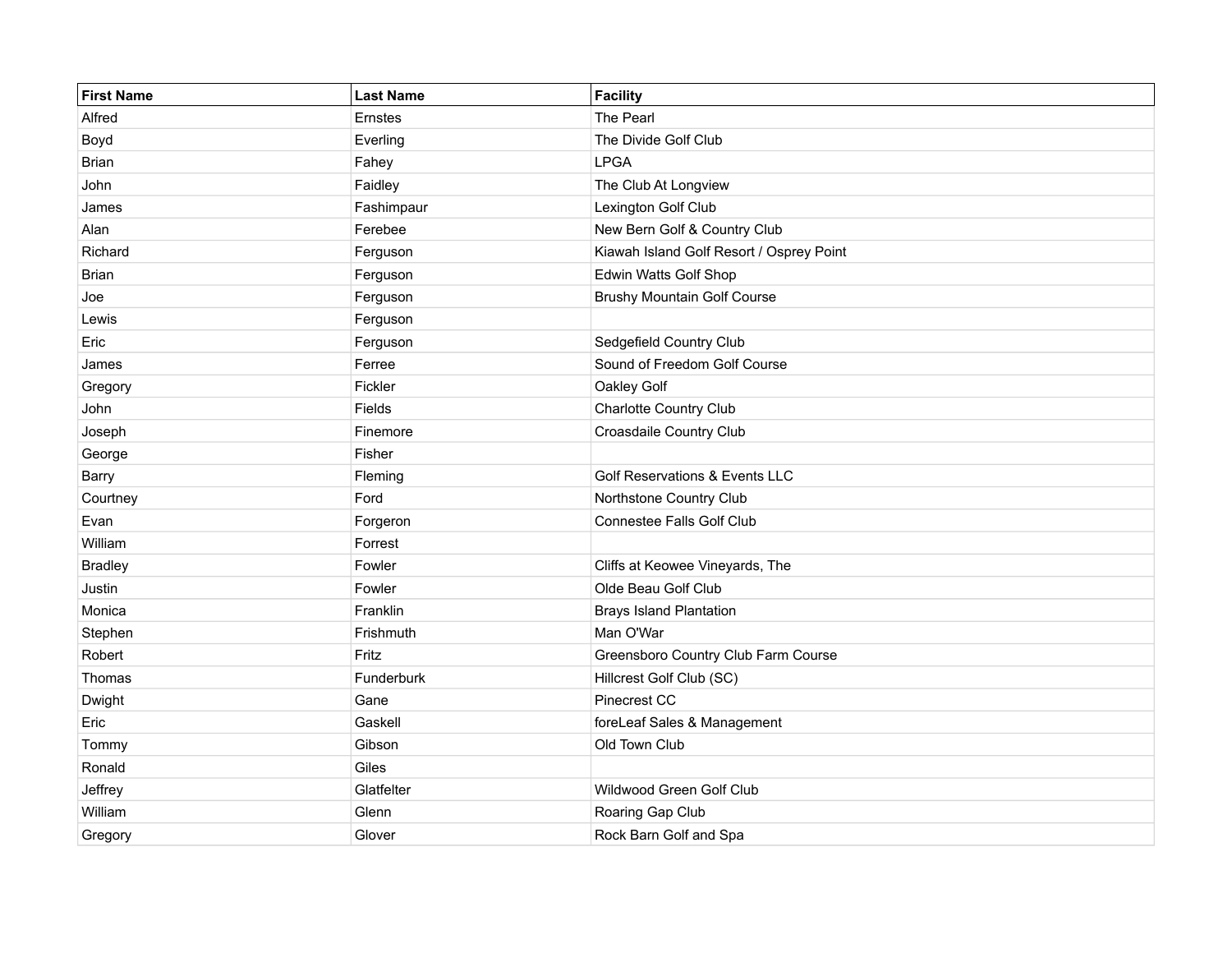| <b>First Name</b> | <b>Last Name</b> | Facility                            |
|-------------------|------------------|-------------------------------------|
| William           | Godwin           | Kiawah Island Club - Cassique       |
| Steven            | Goforth          | Cross Creek Golf Club               |
| Anne Marie        | Goslak           | Greensboro Country Club Farm Course |
| Tyler             | Gosselin         | Greensboro Country Club Irving Park |
| Daniel            | Greco            | Carolina National Golf Club         |
| Joshua            | Greene           | Croasdaile Country Club             |
| Melissa           | Greene           | Pinewild Country Club of Pinehurst  |
| Mason             | Gregg            | North Ridge Country Club            |
| Jerry             | Gregory          | Hedingham Golf Club                 |
| Thomas            | Gregory          | Rock Hill Country Club              |
| Andrew            | Gregory          | The Club at 12 Oaks                 |
| Harry             | Grubb            | Wyboo Golf Club                     |
| Greg              | Guman            | CC of Landfall/Nicklaus Course      |
| Robert            | Haarlow          | Precision Golf School               |
| Jeffrey           | Hale             | <b>River Landing</b>                |
| William           | Hall             | The Legends at Parris Island        |
| Leo               | Halloran         |                                     |
| James             | Hamilton         | Wildwood Green Golf Club            |
| James             | Hardy            | Longleaf Golf & Family Club         |
| Jeffrey           | Harris           | The Legends at Parris Island        |
| John              | Harris           | Prestonwood Country Club            |
| Mark              | Hartis           |                                     |
| Steven            | Hartwig          |                                     |
| Paul              | Hatcher          | Northstone Country Club             |
| Heather           | Hauk             | <b>Alamance Country Club</b>        |
| Andrew            | Heiberger        | The Peninsula Club                  |
| Malika            | Hemli            | Thornblade Club                     |
| John              | Henderson        |                                     |
| Christian         | Hendrick         | <b>Summit Golf Services</b>         |
| Luis              | Hernandez        | Quail Hollow Club                   |
| Reid              | Hill             | Wilson Country Club                 |
| Joseph            | Hines            | Cape Fear Country Club              |
| Robert            | Hoadley          | Pinehurst CC No. 1-5                |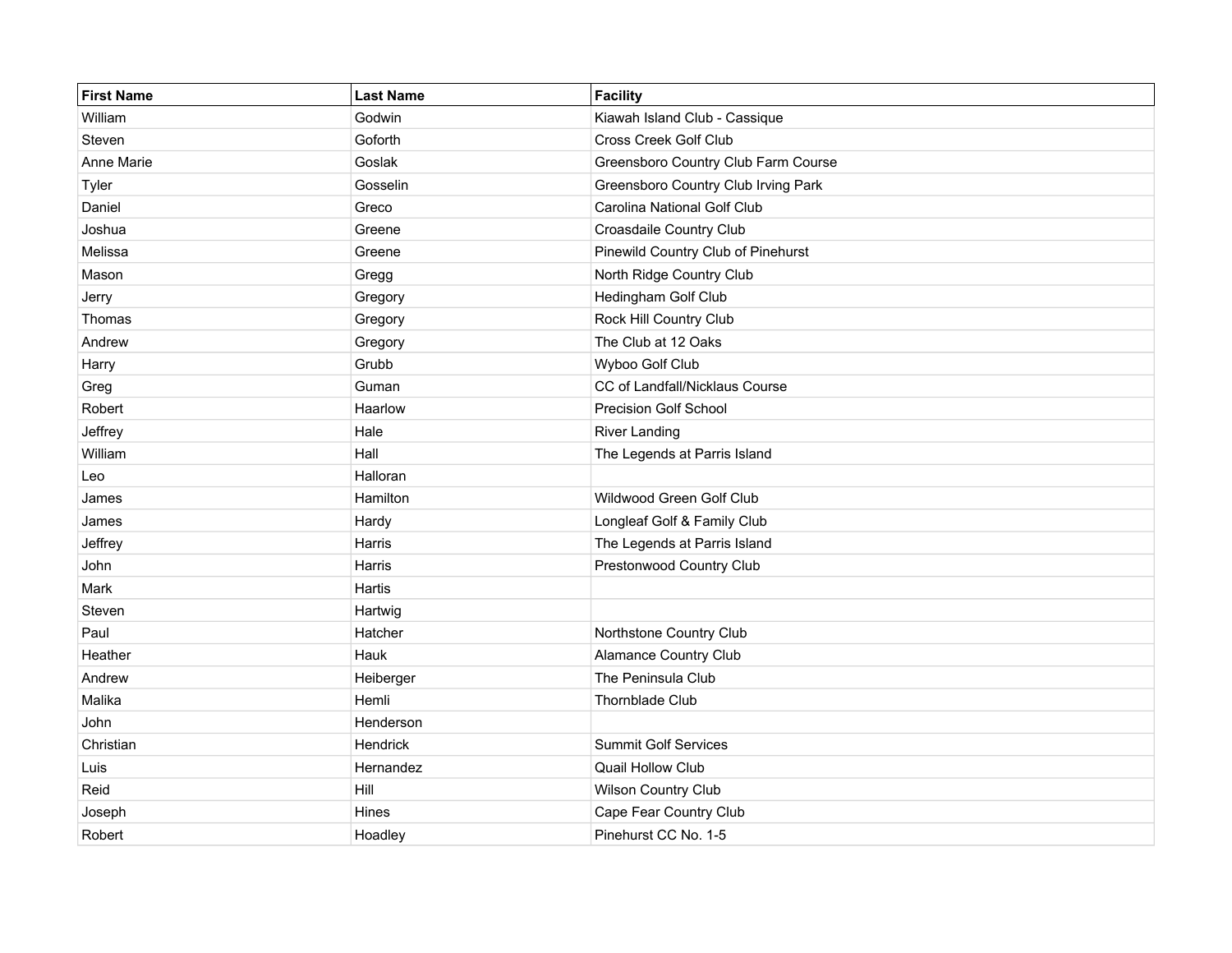| <b>First Name</b> | <b>Last Name</b> | Facility                                |
|-------------------|------------------|-----------------------------------------|
| David             | Hobgood          | <b>GT Golf Supplies</b>                 |
| Christopher       | Hodge            | Willow Creek Golf Club                  |
| Robert            | Hodges           | Lakewinds Golf Course                   |
| Mark              | Hofstetter       | Northstone Country Club                 |
| Jeffrey           | Holden           | Prestonwood Country Club                |
| <b>Brendan</b>    | Hood             |                                         |
| Harold            | Hoover           | Crossings Golf Club, The (NC)           |
| Martha            | Hudson           | <b>Tobacco Road</b>                     |
| Christopher       | Humble           | Yamaha Golf Cars                        |
| <b>Bradley</b>    | Hurlburt         | Cliffs at Mountain Park, The            |
| Todd              | Hutcherson       | High Meadows Golf & Country Club        |
| Chapman           | Hutchinson       | Indigo Creek Golf Club                  |
| Thomas            | Inczauskis       | Methodist University Golf Club          |
| Jonathan          | Inman            | Rolling Hills Country Club              |
| Joseph            | Jackson          | Holly Tree Country Club                 |
| Michael           | Janison          | Golf Club at Chapel Ridge, The          |
| John              | Johnson          | Paradise Point GC                       |
| Stephen           | Johnson          |                                         |
| Nathan            | Johnson          | Forest Creek Golf Club                  |
| Corey             | Johnson          | The Woodcreek Club                      |
| Alexander         | Jones            | Methodist University Golf Club          |
| Camden            | Jones            | Cliffs Valley Course, The               |
| <b>Brian</b>      | Joyce            | Eagle Point Golf Club                   |
| Mike              | Kallam           |                                         |
| Jay               | Karen            | Nat'l Golf Course Owners Asso.          |
| Ryan              | Keeter           | <b>Benvenue Country Club</b>            |
| Charles           | Kent             | Hidden Cypress Golf Club                |
| Stephen           | Kerr             | Raintree Country Club                   |
| Dale              | Ketola           | <b>Grande Dunes Resort Club</b>         |
| Andrew            | Kiger            | The Club at 12 Oaks                     |
| Karl              | Kimball          | <b>Hillandale Golf Course</b>           |
| Robert            | Kinard           | The Reserve Club At Woodside Plantation |
| Harold            | Kincaid          | Reynolds Park Golf Course               |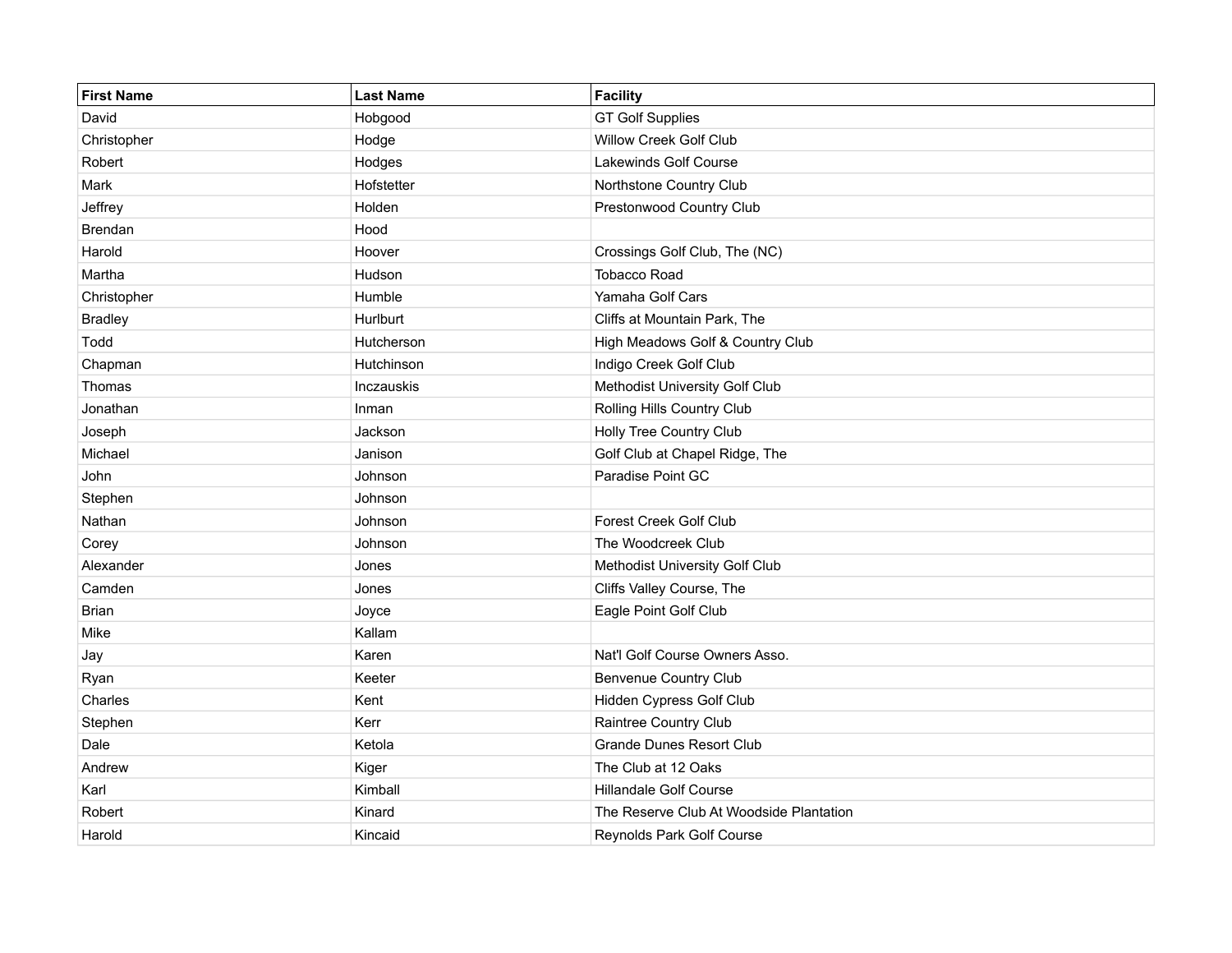| <b>First Name</b> | <b>Last Name</b> | Facility                                  |
|-------------------|------------------|-------------------------------------------|
| Clement           | King             | The Woodcreek Club                        |
| Ryan              | King             | Global Value Commerce Inc                 |
| Riley             | Kinlaw           | <b>Brook Valley Country Club</b>          |
| Derek             | Kinzer           | First Tee - Upstate South Carolina        |
| Kyle              | Kirk             | Pinewild Country Club of Pinehurst        |
| <b>Brett</b>      | Kist             | Kalos Golf                                |
| <b>Brian</b>      | Kittler          | Raleigh Country Club                      |
| Kristopher        | Kleinsasser      | Cliffs at Glassy, The                     |
| Robin             | Kohlhaas         | Golf Club At Wescott Plantation           |
| Andrew            | Kohn             | <b>Bald Head Island Club</b>              |
| Kyle              | Kolls            | Bryan Park Golf Course                    |
| David             | La Pour          | Pinecrest Golf Club                       |
| Grady             | Lancaster        |                                           |
| Robert            | Lane             | Crown Park Golf Club                      |
| Justin            | Langhill         | The Neuse Golf Club                       |
| Ronald            | Lawrence         | Springdale Cruso                          |
| Kevin             | Lawrence         | Wolf Creek Golf Club                      |
| Eugene            | Lawson           |                                           |
| Todd              | Lawton           | University of South Carolina Upstate      |
| Matthew           | Lay              | The First Tee Learning Center - Pineville |
| Samuel            | Layton           |                                           |
| Christopher       | Leatherman       | Leatherman Golf Learning Center           |
| David             | Lee              | <b>Ballantyne Country Club</b>            |
| Deron             | Lee              | Kiawah Island Golf Resort / Oak Point     |
| Henry             | Leon             | Talamore Golf Course - The New Course     |
| Alan              | Levy             | Rock Hill Country Club                    |
| Young             | Lim              | Oak Hills Golf Club                       |
| Adam              | Lindley          | The WildeWood Club                        |
| Robert            | Linville         | Precision Golf School                     |
| Christopher       | Little           | Pinewild Country Club of Pinehurst        |
| Robert            | Loper            | Porters Neck Country Club                 |
| Luke              | Lovell           | Kenmure Country Club                      |
| Martin            | Lucas            | Operation 36 Golf Academy                 |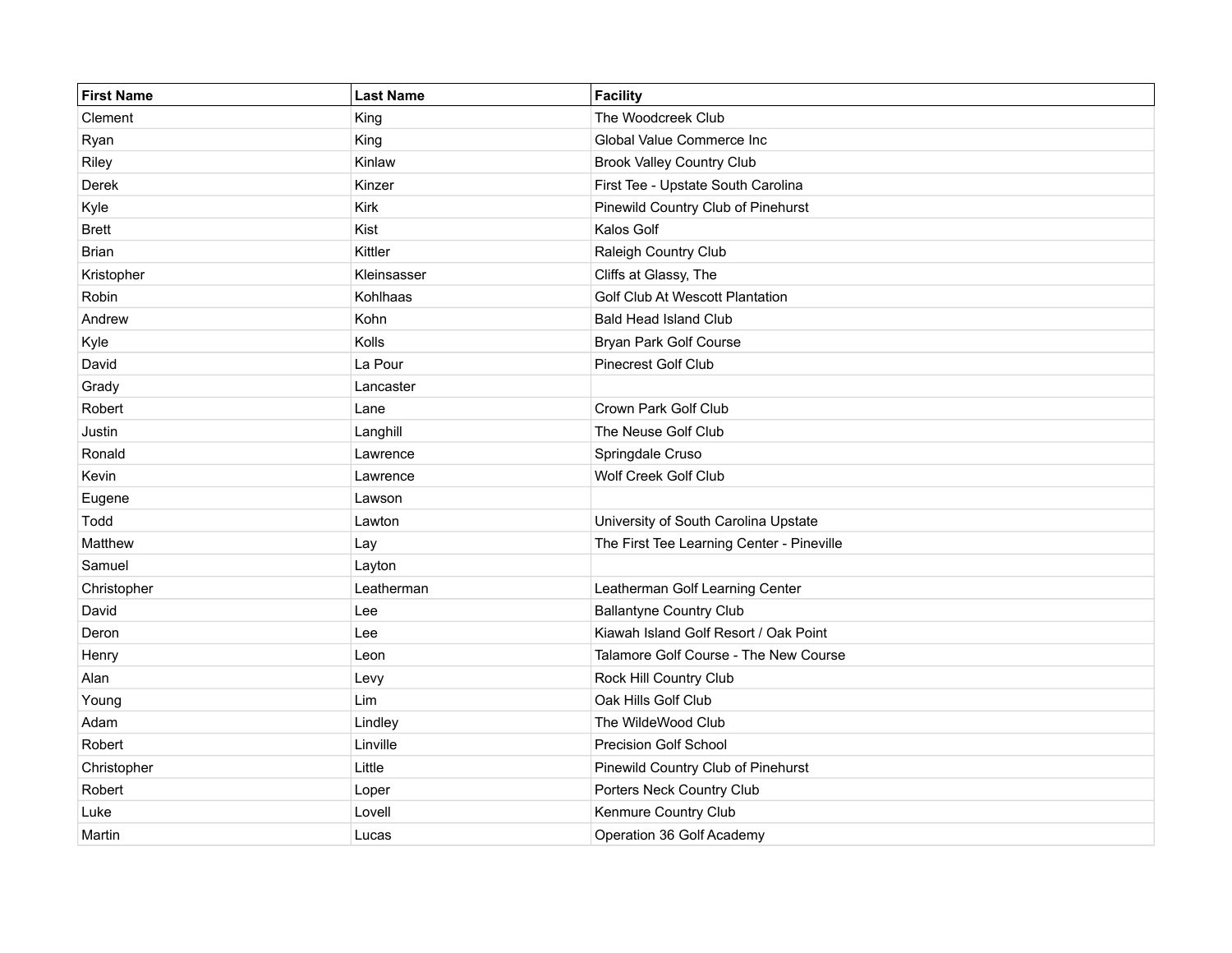| <b>First Name</b> | <b>Last Name</b> | Facility                          |
|-------------------|------------------|-----------------------------------|
| Tyler             | Lucas            | Raintree Country Club             |
| James             | Lusk             | Verdict Ridge Golf & Country Club |
| Michael           | Lutsky           | TGA Premier Sports - Wake County  |
| Geoffrey          | Lynch            | Pinehurst CC No. 1-5              |
| Richard           | Lyons            | Supreme Golf Supply               |
| Antonio           | Mabini           | Prestonwood Country Club          |
| Andrew            | MacBean          |                                   |
| Darin             | MacDonald        | Srixon/Cleveland Golf             |
| Charles           | Maness           | Piney Point Golf Club             |
| Zachary           | Martin           | Longleaf Golf & Family Club       |
| Thomas            | Mason            | Par Tee Golf Center               |
| Mario             | Mason            | The Golf Village                  |
| Matthew           | Massei           | Pinehurst CC No. 1-5              |
| Matthew           | Masten           | Lexington Golf Club               |
| Louis             | Matroni          | Prestonwood Country Club          |
| Ken               | Mattis           | <b>Highlands Country Club</b>     |
| Joshua            | May              | Yamaha Golf Cars                  |
| Frank             | Maynard          | The UNC Finley Golf Club          |
| Kevin             | McCallister      | Precision Golf School             |
| Matthew           | McCord           | Chapel Hill Country Club          |
| Adam              | McCormick        | <b>Carolinas Section</b>          |
| Michael           | McCutchen        |                                   |
| Diane             | McHeffey         | Reems Creek Golf Club             |
| Mark              | McLauchlan       | <b>Highland Creek Golf Club</b>   |
| Adam              | McLaughlin       | <b>Wakefield Plantation</b>       |
| James             | McMullen         | Salem Glen Golf & Country Club    |
| Greg              | Mense            | Governors Club                    |
| Christopher       | Merritt          | Supreme Golf Supply               |
| Tim               | Mervosh          |                                   |
| Seth              | Merz             | Carmel Country Club               |
| Adam              | Messix           | <b>Headwaters Golf Club</b>       |
| Daniel            | Meyer            | Crowfield Golf Club               |
| Christian         | Miller           | Country Club of Lexington         |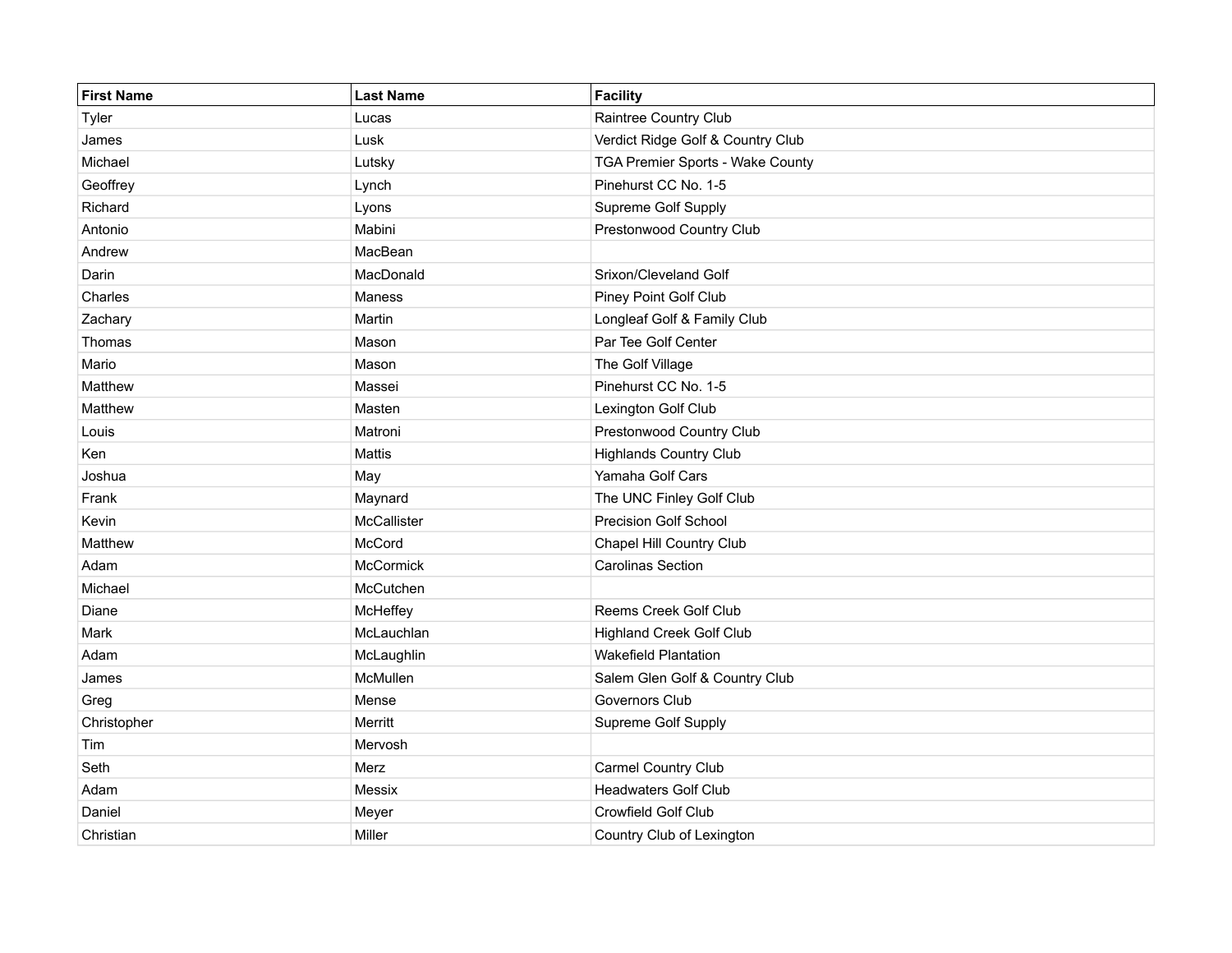| <b>First Name</b> | <b>Last Name</b> | Facility                                 |
|-------------------|------------------|------------------------------------------|
| <b>Brett</b>      | Miller           | Miller Management Associates             |
| Louis             | Miller           | Old Edwards Club                         |
| David             | Moon             | Carolina National Golf Club              |
| Claude            | Moore            | Eagle Chase Golf Club                    |
| Ryan              | Morouse          | Eagle Point Golf Club                    |
| John              | Morrison         | Chapel Hill Country Club                 |
| Robert            | Mosser           | <b>Wachesaw Plantation East</b>          |
| Michael           | Motley           | <b>Thornblade Club</b>                   |
| Michael           | Mueller          | PGA of America Nat'l Office Headquarters |
| <b>Rick</b>       | Murphy           | <b>Rick Murphy Golf</b>                  |
| Michael           | Musialowski      | <b>Lancaster Golf Club</b>               |
| Kevin             | Nagy             | Campbell University PGA Golf Management  |
| Todd              | Nalette          | Edgewater Golf Club                      |
| Savio             | Nazareth         | <b>Starmount Forest Country Club</b>     |
| Andrew            | Nelson           | Asheboro Municipal Golf Course           |
| Jeffrey           | Nichols          | Carmel Country Club                      |
| <b>Briana</b>     | Niemann          | Kiawah Island Club - Cassique            |
| Stephen           | Nixon            | <b>Caswell Pines Golf Course</b>         |
| Daniel            | O'Boyle          | Sea Scape Golf Links                     |
| Patrick           | O'Reilly         | <b>Carolinas Section</b>                 |
| Stephen           | Oberstadt        | The Club At Longview                     |
| F. Brian          | Oliver           |                                          |
| Shawn             | Owens            | Willow Springs Country Club              |
| Christopher       | Paitrick         | The Club At Pine Forest                  |
| Aaron             | Palen            | Duck Woods Country Club                  |
| Michael           | Parah            | Scotch Hall Preserve                     |
| Christopher       | Parham           | Mountain Air Country Club                |
| Michael           | Passmore         | Diamondback GC at Woodland Valley        |
| Matthew           | Pavia            | Cliffs at Mountain Park, The             |
| Joseph            | Pearson          |                                          |
| Richard           | Peck             | The Cardinal by Pete Dye                 |
| Scott             | Perry            | McCanless Golf Course                    |
| Terry             | Peterson         | Woodlake Country Club                    |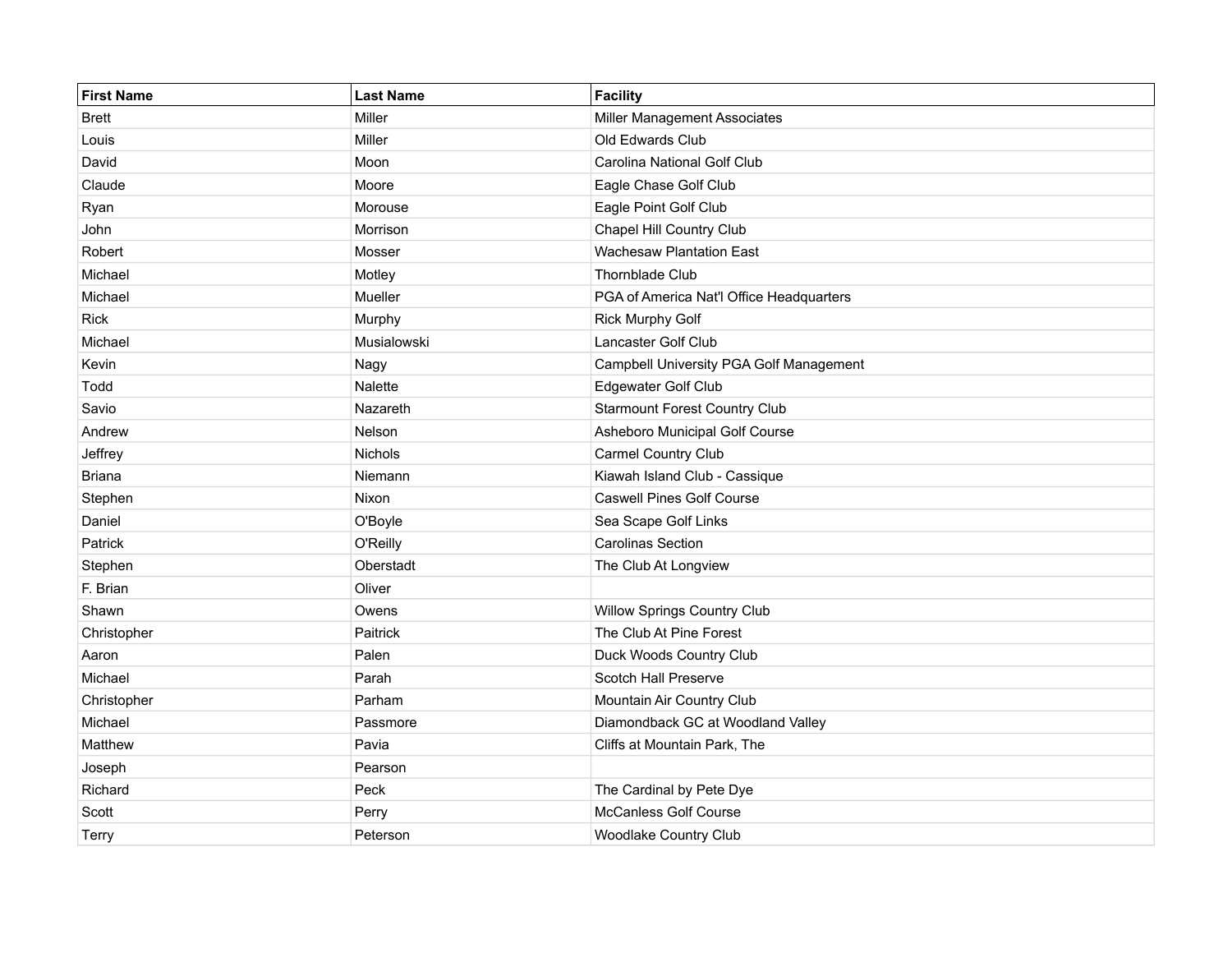| First Name   | <b>Last Name</b> | Facility                                 |
|--------------|------------------|------------------------------------------|
| James        | Petraglia        | High Point CC - Willow Creek             |
| Barry        | Pierce           | Cedarwood Country Club                   |
| James        | Piercy           | Mimosa Hills Golf Club                   |
| Robert       | Pilewski         | Duke University Golf Club                |
| <b>Brady</b> | Pinner           | Wedgewood Golf Club                      |
| Michael      | Pius             | First Tee - Upstate South Carolina       |
| Benjamin     | Ponko            | Alamance Country Club                    |
| Darrell      | Posey            | Loggerhead Golf Co.                      |
| Hunter       | Prevatte         | <b>Tobacco Road</b>                      |
| Ryan         | Price            | Magnolia Greens Golf Course              |
| Nathan       | Price            | Bermuda Run Country Club                 |
| Jeremy       | Radford          | <b>Henderson Country Club</b>            |
| Tyler        | Ramsey           | <b>TPC Piper Glen</b>                    |
| Samuel       | Randazzo         | Pilot Knob Park Country Club             |
| Chase        | Rappaport        | Mountaintop Golf & Lake Club             |
| Conor        | Reddick          | Country Club of Charleston               |
| Robert       | Reeves           | Myers Park Country Club                  |
| M. Lance     | Reid             | Cowan's Ford Golf Club                   |
| Darren       | Reilly           | First Tee of Charlotte                   |
| Dalton       | Rich             | <b>Treyburn Country Club</b>             |
| Davis        | Richards         |                                          |
| Nathaniel    | Roberts          |                                          |
| Ted          | Robinson         | Deercroft Golf & Country Club            |
| Marshal      | Robinson         | Rock Barn Golf and Spa                   |
| Quinn        | Rogan            | The Woodcreek Club                       |
| Sean         | Romano           | Kiawah Island Golf Resort / Cougar Point |
| Ben          | Routh            | <b>Greater Golf Express</b>              |
| Rodney       | Russell          | Springdale Cruso                         |
| Darry        | Ruthven          | Lake City Country Club                   |
| Christopher  | Rycroft          | Forsyth Country Club                     |
| Charles      | Rymer            | McLemore Club                            |
| Matthew      | Saggio           | <b>Ballantyne Country Club</b>           |
| J. Ross      | Sanderlin        | Jamestown Park Golf Course               |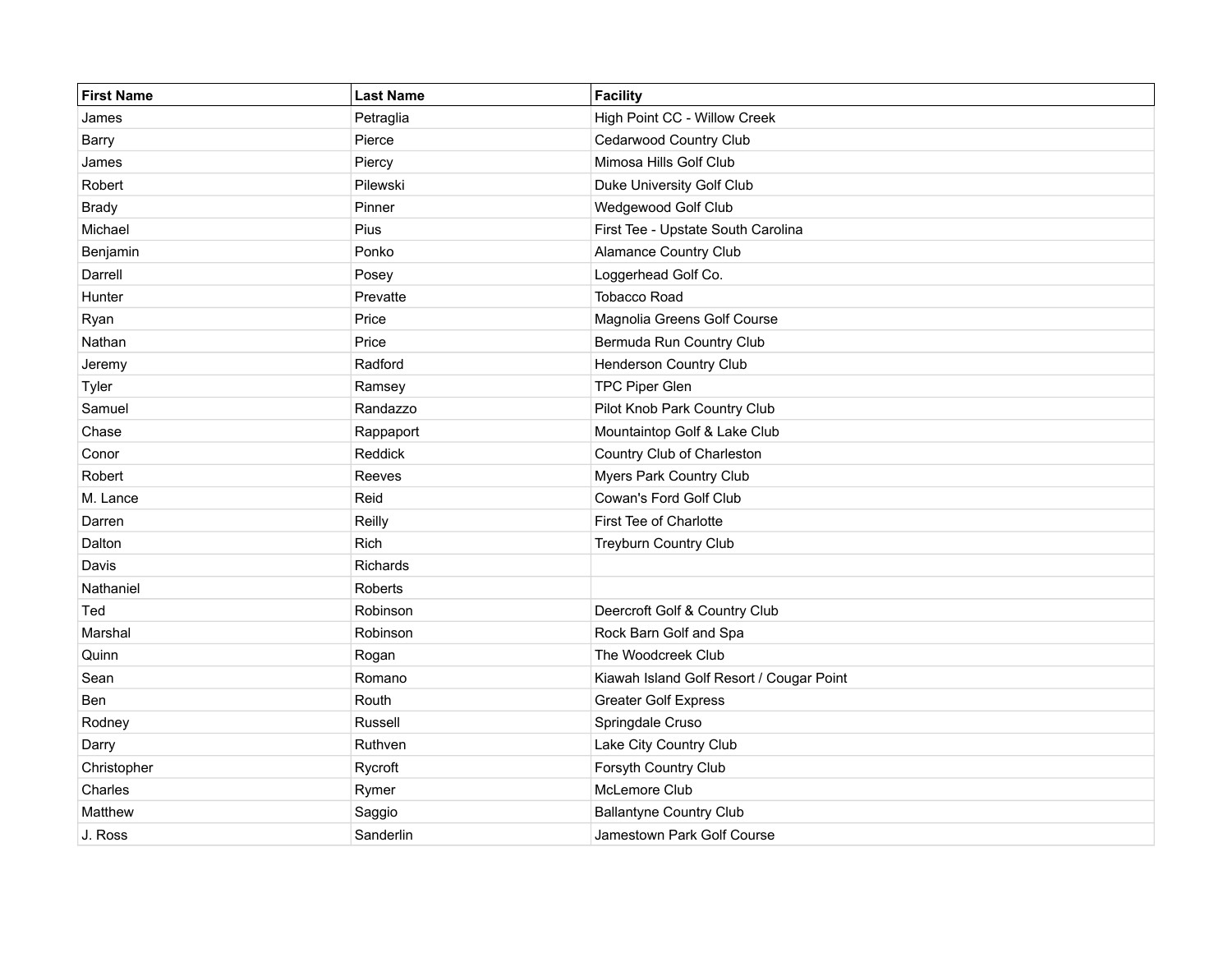| <b>First Name</b> | <b>Last Name</b> | Facility                                            |
|-------------------|------------------|-----------------------------------------------------|
| Craig             | Sandstrum        |                                                     |
| Andrew            | Sawyer           | Indigo Creek Golf Club                              |
| Lee               | Sayre            | <b>Mountaineer Golf Center</b>                      |
| Mark              | Schaffer         | Kiawah Island Golf Resort / Turtle Point            |
| Ronald            | Schmid           |                                                     |
| Adam              | Schmidt          | Providence Country Club                             |
| John              | Scott            | Pine Hollow Golf Club                               |
| James             | Scott            | Golf Galaxy - Greensboro                            |
| Jeremy            | Shadle           | Kinston Country Club                                |
| Christopher       | Shaw             | Forest Creek Golf Club                              |
| Preston           | Shealy           | Raintree Country Club                               |
| Scott             | Shepherd         | First Rate Golf, Inc                                |
| Philip            | Shepherd         | <b>Mountain Aire Golf Club</b>                      |
| Thomas            | Shuford          | PGA Magazine                                        |
| Kimberly          | Simmons          | Edwin Watts Golf Shop                               |
| Gabriella         | Sinkovic         | North Carolina State University PGA Golf Management |
| Steven            | Smart            | Santee Cooper Country Club                          |
| Curtis            | Smith            | Challenge Golf Club, The                            |
| Michael           | Snyder           | Dick's Sporting Goods                               |
| Roman             | Sparks           | Champion Hills Club                                 |
| Paul              | Spicer           | Country Club Golf Center                            |
| Michael           | Steele           | Cliffs at Walnut Cove, The                          |
| Kurt              | Stegle           | <b>Connestee Falls Golf Club</b>                    |
| Jeremy            | Steiner          | Devils Ridge Golf Club                              |
| Tanner            | Steiner          | Country Club of North Carolina                      |
| Gabrielle         | Steiner          | Pinehurst CC No. 1-5                                |
| Greg              | Stenzel          | PGA of America Nat'l Office Headquarters            |
| Adam              | Stephenson       | Treyburn Country Club                               |
| Daniel            | Stepnicka        | Jefferson Landing Club                              |
| Aaron             | Stevens          | Woodside Country Club                               |
| Matthew           | Stewart          | The Country Club of Asheville                       |
| Bill              | <b>Stines</b>    | Linville Golf Club                                  |
| Cody              | Stinson          | <b>Hillandale Golf Course</b>                       |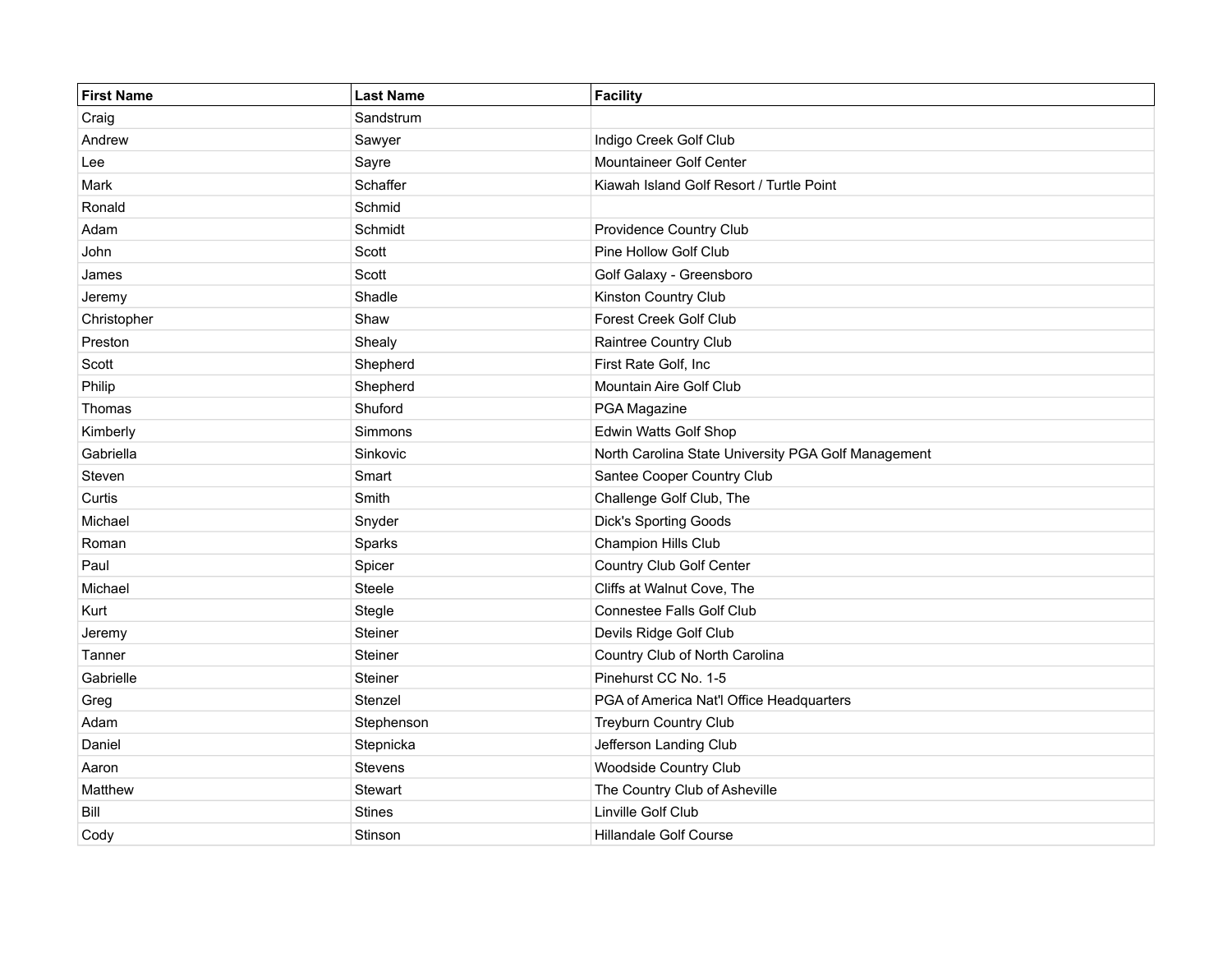| <b>First Name</b> | <b>Last Name</b> | Facility                                            |
|-------------------|------------------|-----------------------------------------------------|
| John              | Stott            | <b>River Landing</b>                                |
| Austin            | Stout            | Asheboro Municipal Golf Course                      |
| Kirk              | Strong           | Pine Needles Lodge & Golf Club                      |
| Bryan             | Stuart           | Bentwinds Golf & Country Club                       |
| Bryan             | Sullivan         | Kilmarlic Golf Club                                 |
| Donald            | Sweeting         | PGA of America Nat'l Office Headquarters            |
| David             | Sykes            | Heritage Golf Club                                  |
| Edward            | Sykes            | North Carolina State University PGA Golf Management |
| Jim               | Symons           | Currituck Club, The                                 |
| John              | Taggart          | Mooresville Golf Course                             |
| Jeffrey           | Tallman          | Musgrove Mill Golf Club                             |
| Stuart            | Taylor           |                                                     |
| Randy             | Taylor           | Crystal Coast Country Club                          |
| Jordan            | Tennent          | Porters Neck Country Club                           |
| Richard           | Terrell          | Dustin Johnson Golf School                          |
| Dylan             | Thew             | Kiawah Island Club - Cassique                       |
| Jeffrey           | Thomas           | <b>Birkdale Golf Club</b>                           |
| Mary              | Thomas           | Bermuda Run Country Club                            |
| Dwight            | Thomas           |                                                     |
| John              | Thomas           |                                                     |
| <b>Brett</b>      | Thomaswick       | The First Tee of the Triangle                       |
| Dean              | Tonneslan        | Carolina Country Club, The (SC)                     |
| Daniel            | Torbush          | Crystal Coast Country Club                          |
| Jared             | Tramontana       | Mountaintop Golf & Lake Club                        |
| James             | Troutman         | Raintree Country Club                               |
| Christopher       | Turner           | Darlington Country Club                             |
| Michael           | Turner           | The Preserve At Jordan Lake Golf Club               |
| James             | Ulrich           |                                                     |
| David             | Unsicker         |                                                     |
| Chuck             | Urwin            |                                                     |
| David             | Usry             | Mount Vintage Plantation GC                         |
| Ryan              | Vance            | <b>Treyburn Country Club</b>                        |
| David             | VanDeventer      | Piney Point Golf Club                               |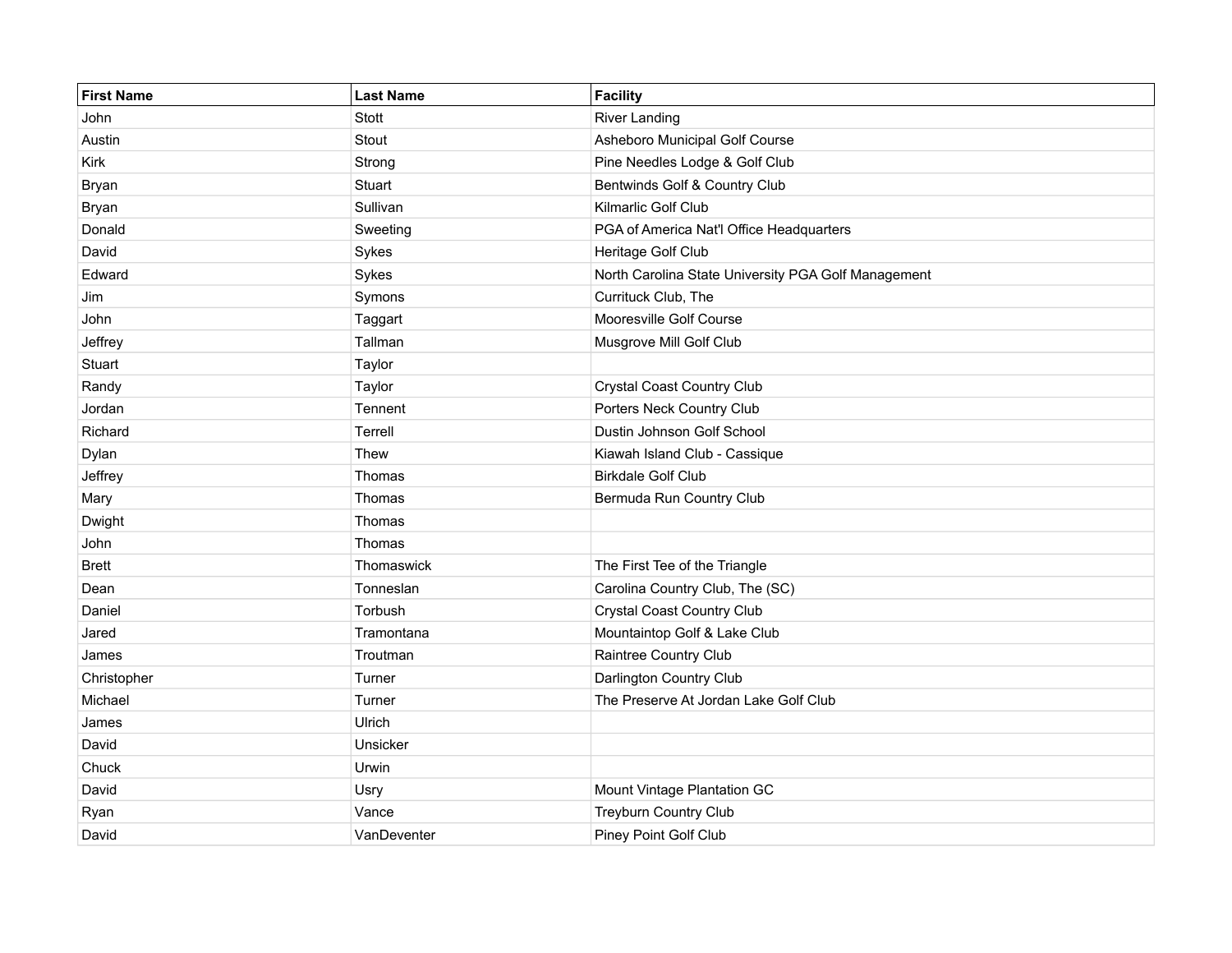| <b>First Name</b> | <b>Last Name</b> | Facility                                            |
|-------------------|------------------|-----------------------------------------------------|
| John              | Vasquez          | Hope Valley Country Club                            |
| Zachary           | Veasey           | Global Value Commerce Inc                           |
| James             | Vernon           | Darlington Country Club                             |
| Joseph            | Vincent          |                                                     |
| <b>Bradley</b>    | Vistain          | Precision Fit Golf, Inc.                            |
| Marshall          | Voight           | Fripp Island Resort - Ocean Creek Golf Club         |
| Robert            | Wade             | North Carolina State University PGA Golf Management |
| Joshua            | Wagaman          | Kiawah Island Golf Resort / Cougar Point            |
| John              | Waldrop          | Gear for Sports                                     |
| Richard           | Walters          | Lakewood Country Club                               |
| Evelyn            | Walters          | Bentwinds Golf & Country Club                       |
| Gerald            | Weathers         | Tryon Country Club                                  |
| Joshua            | Webb             | Sedgefield Country Club                             |
| Jennifer          | Weiland          | Kiawah Island Golf Resort / Osprey Point            |
| Robert            | Weinerth         | <b>Chatmoss Country Club</b>                        |
| Larry             | Whisenant        |                                                     |
| <b>Brock</b>      | White            | Methodist University PGA Golf Management            |
| Edward            | White            | The Sound Golf Links at Albemarle Plantation        |
| Michael           | Whitenack        | <b>Carolinas Section</b>                            |
| Nicholas          | Wilcox           | Oakwoods Country Club                               |
| Nicholas          | Wilhelm          | Carolina Golf Club                                  |
| James             | Williams         | <b>River Birch Golf Course</b>                      |
| Carl              | Williams         |                                                     |
| Jeffrey           | Williams         | DeBordieu Club                                      |
| Michael           | Williams         |                                                     |
| Mark              | Williams         | Taberna Country Club                                |
| Matthew           | Wilson           |                                                     |
| Stephen           | Wimmer           |                                                     |
| John              | Winterhalter     | Forest Lake Club                                    |
| Mark              | Wood             |                                                     |
| Forrest           | Woodside         | Alamance Country Club                               |
| Hugh              | Worsley          | <b>Brook Valley Country Club</b>                    |
| Justin            | Wylie            | Heritage Golf Club                                  |